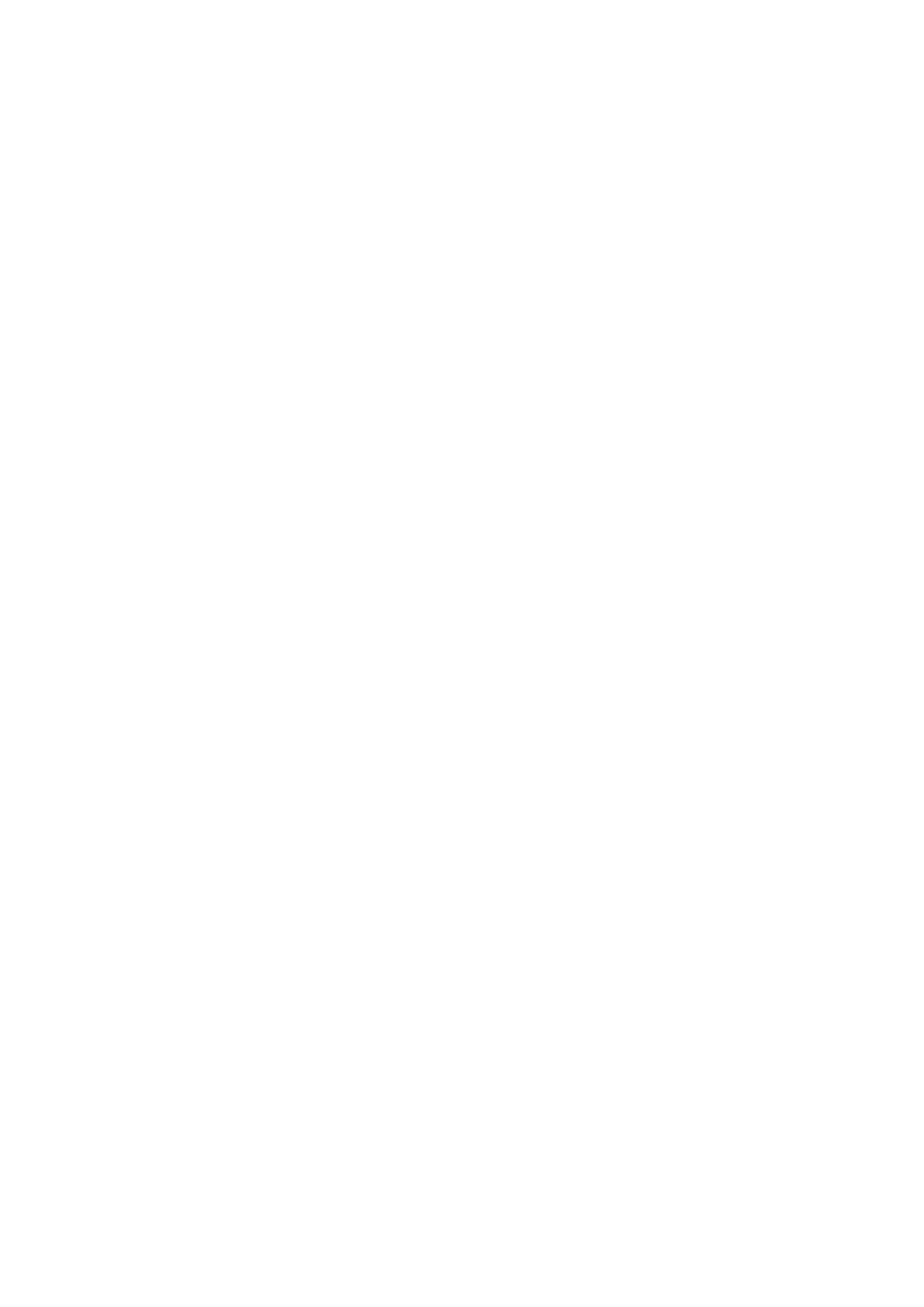| <b>DISTRICT: Rasuwa</b> | $[29]$           |                             | V.D.C./MUNICIPALITY: Bhorle | [1]           |
|-------------------------|------------------|-----------------------------|-----------------------------|---------------|
| <b>WARD</b>             | <b>HOUSEHOLD</b> | <b>POPULATION</b>           |                             |               |
|                         |                  | <b>TOTAL</b><br><b>MALE</b> |                             | <b>FEMALE</b> |
|                         | 118              | 494                         | 242                         | 252           |
| 2                       | 205              | 951                         | 480                         | 471           |
| 3                       | 200              | 934                         | 464                         | 470           |
|                         | 129              | 616                         | 297                         | 319           |
| 5                       | 198              | 977                         | 466                         | 511           |
| 6                       | 82               | 392                         | 185                         | 207           |
|                         | 110              | 510                         | 238                         | 272           |
| 8                       | 65               | 343                         | 159                         | 184           |
| 9                       | 77               | 353                         | 152                         | 201           |
| <b>TOTAL</b>            | 1,184            | 5,570                       | 2,683                       | 2,887         |

| <b>DISTRICT: Rasuwa</b> | [29]             | V.D.C./MUNICIPALITY: Bridhim<br>[2]       |             |               |
|-------------------------|------------------|-------------------------------------------|-------------|---------------|
| <b>WARD</b>             | <b>HOUSEHOLD</b> | <b>POPULATION</b>                         |             |               |
|                         |                  | <b>TOTAL</b>                              | <b>MALE</b> | <b>FEMALE</b> |
|                         | 40               | 104                                       | 44          | 60            |
| າ                       | 10               | 24                                        | 13          |               |
| 3                       | 25               | 49                                        | 24          | 25            |
|                         | 18               | 45                                        | 22          | 23            |
| 5                       | 10               | 28<br>,,,,,,,,,,,,,,,,,,,,,,,,,,,,,,,,,,, | 16          | 12            |
| 6                       | 24               | 78                                        | 36          | 42            |
|                         | 16               | 39                                        | 25          | 14            |
| 8                       |                  | 39                                        | 23          | 16            |
| 9                       |                  | 16                                        | 9           |               |
| <b>TOTAL</b>            | 161              | 422                                       | 212         | 210           |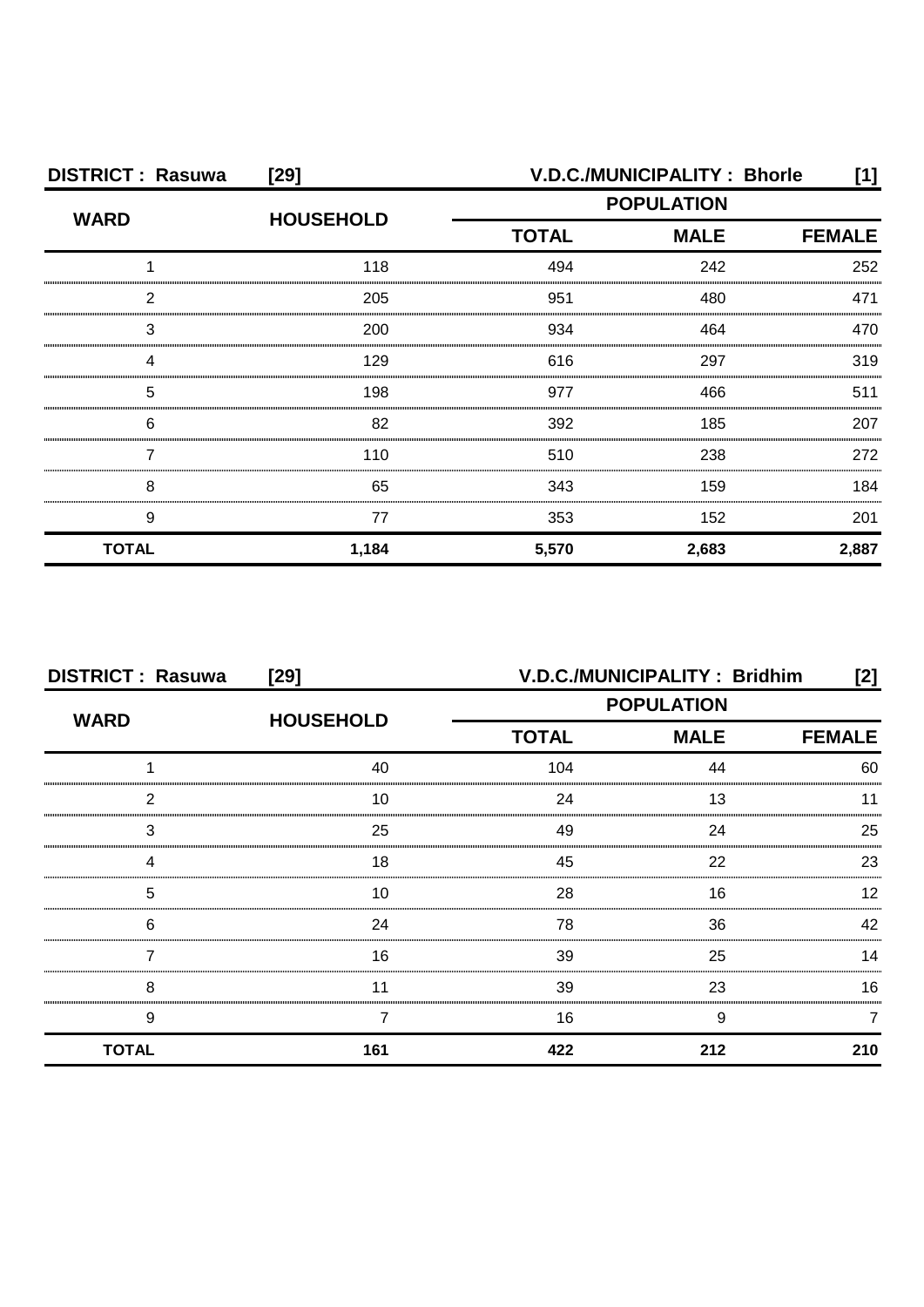| <b>DISTRICT: Rasuwa</b> | [29]             | V.D.C./MUNICIPALITY: Chilime<br>[3] |     |               |
|-------------------------|------------------|-------------------------------------|-----|---------------|
| <b>WARD</b>             | <b>HOUSEHOLD</b> | <b>POPULATION</b>                   |     |               |
|                         |                  | <b>TOTAL</b><br><b>MALE</b>         |     | <b>FEMALE</b> |
|                         | 50               | 160                                 | 79  | 81            |
| 2                       | 42               | 164                                 | 76  | 88            |
| 3                       | 26               | 98                                  | 40  | 58            |
|                         | 52               | 255                                 | 135 | 120           |
| 5                       | 24               | 104                                 | 49  | 55            |
| 6                       | 37               | 125                                 | 61  | 64            |
|                         | 40               | 152                                 | 76  | 76            |
| 8                       | 32               | 151                                 | 81  | 70            |
| 9                       | 37               | 169                                 | 88  | 81            |
| <b>TOTAL</b>            | 340              | 1,378                               | 685 | 693           |

| <b>DISTRICT: Rasuwa</b> | [29]             | V.D.C./MUNICIPALITY: Dandagoun<br>[4] |       |               |
|-------------------------|------------------|---------------------------------------|-------|---------------|
| <b>WARD</b>             |                  | <b>POPULATION</b>                     |       |               |
|                         | <b>HOUSEHOLD</b> | <b>TOTAL</b><br><b>MALE</b>           |       | <b>FEMALE</b> |
|                         | 42               | 175                                   | 79    | 96            |
| っ                       | 53               | 213                                   | 105   | 108           |
| 3                       | 40               | 168                                   | 70    | 98            |
|                         | 30               | 146                                   | 72    | 74            |
| 5                       | 38               | 201                                   | 97    | 104           |
| 6                       | 46               | 243                                   | 109   | 134           |
|                         | 113              | 488                                   | 235   | 253           |
| 8                       | 55               | 218                                   | 102   | 116           |
| 9                       | 62               | 334                                   | 164   | 170           |
| <b>TOTAL</b>            | 479              | 2,186                                 | 1,033 | 1,153         |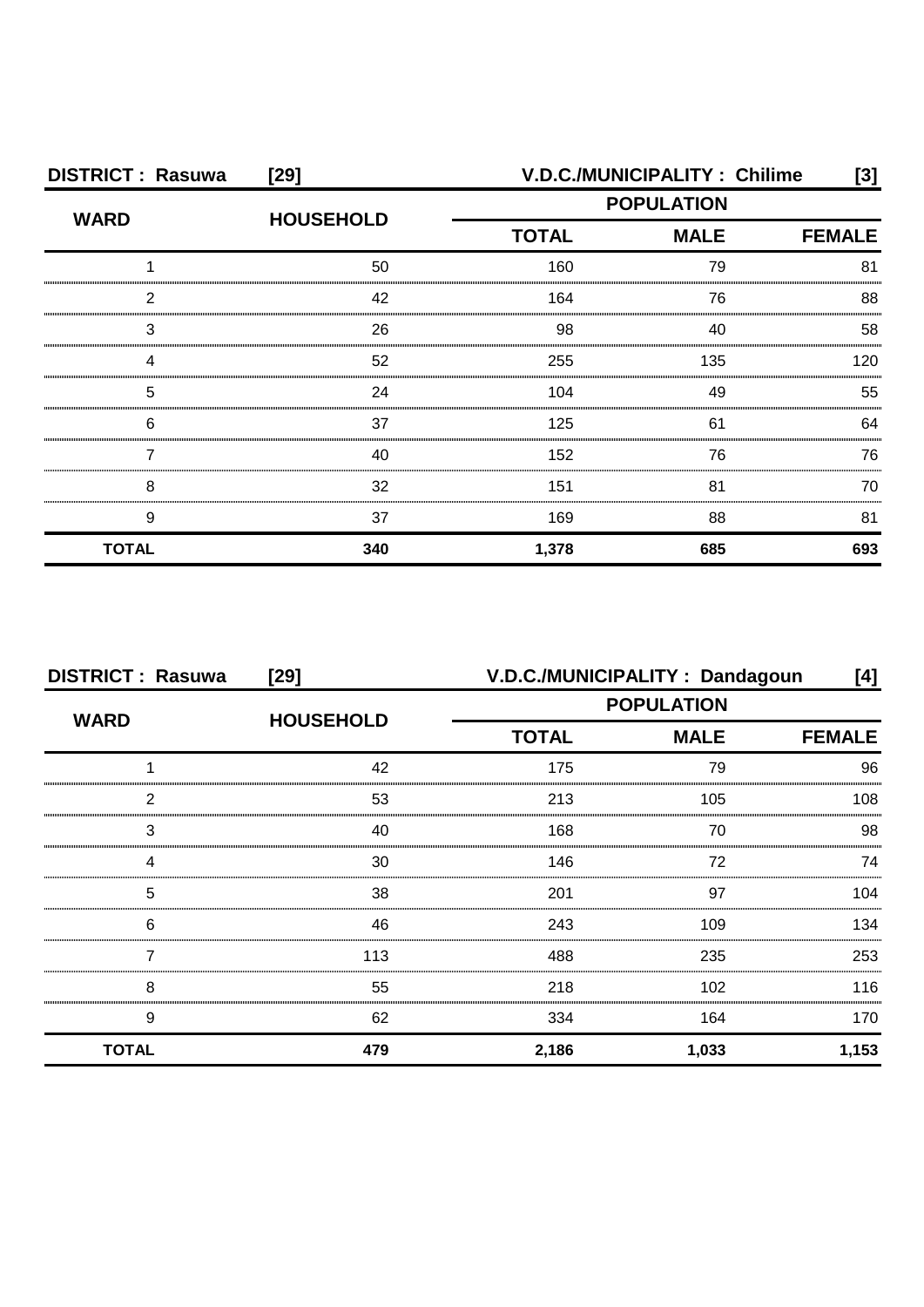| <b>DISTRICT: Rasuwa</b> | $[29]$                                | V.D.C./MUNICIPALITY: Dhunche<br>[5] |               |       |
|-------------------------|---------------------------------------|-------------------------------------|---------------|-------|
| <b>WARD</b>             | <b>POPULATION</b><br><b>HOUSEHOLD</b> |                                     |               |       |
|                         |                                       | <b>TOTAL</b><br><b>MALE</b>         | <b>FEMALE</b> |       |
|                         | 43                                    | 217                                 | 109           | 108   |
| 2                       | 25                                    | 123                                 | 62            | 61    |
| 3                       | 23                                    | 126                                 | 68            | 58    |
|                         | 36                                    | 192                                 | 106           | 86    |
| 5                       | 257                                   | 906                                 | 475           | 431   |
| 6                       | 20                                    | 81                                  | 44            | 37    |
|                         | 29                                    | 125                                 | 63            | 62    |
| 8                       | 272                                   | 931                                 | 521           | 410   |
| 9                       | 9                                     | 43                                  | 27            | 16    |
| <b>TOTAL</b>            | 714                                   | 2,744                               | 1,475         | 1,269 |

| <b>DISTRICT: Rasuwa</b> | [29]             | V.D.C./MUNICIPALITY: Gatlang<br>[6] |             |               |
|-------------------------|------------------|-------------------------------------|-------------|---------------|
| <b>WARD</b>             | <b>HOUSEHOLD</b> | <b>POPULATION</b>                   |             |               |
|                         |                  | <b>TOTAL</b>                        | <b>MALE</b> | <b>FEMALE</b> |
|                         | 33               | 158                                 | 78          | 80            |
| 2                       | 34               | 142                                 | 72          | 70            |
| 3                       | 28               | 123                                 | 64          | 59            |
|                         | 32               | 141                                 | 68          | 73            |
| 5                       | 68               | 276                                 | 132         | 144           |
| 6                       | 76               | 345                                 | 167         | 178           |
|                         | 63               | 311                                 | 156         | 155           |
| 8                       | 45               | 227                                 | 110         | 117           |
| 9                       | 21               | 82                                  | 41          | 41            |
| <b>TOTAL</b>            | 400              | 1,805                               | 888         | 917           |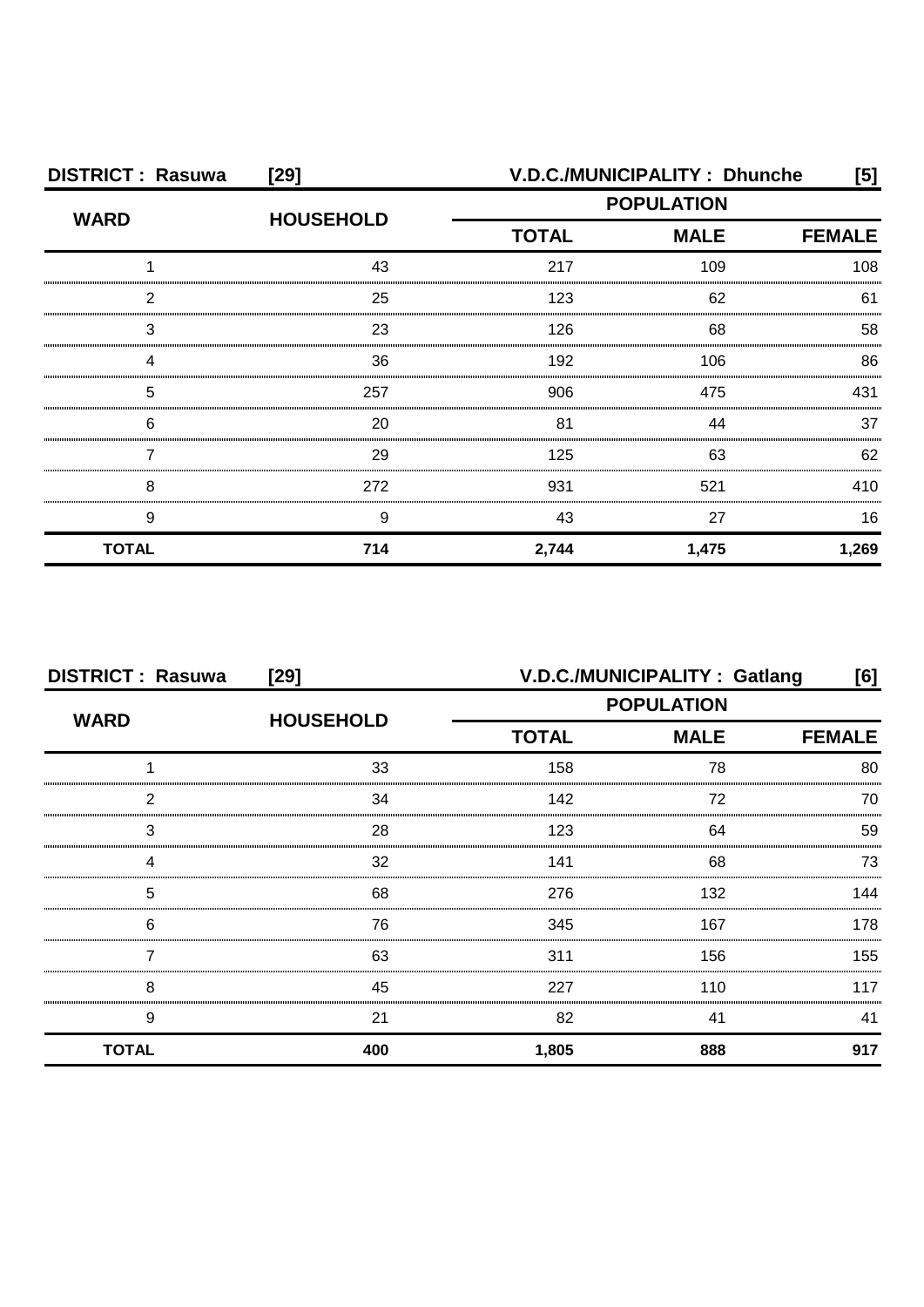| <b>DISTRICT: Rasuwa</b> | $[29]$           | V.D.C./MUNICIPALITY: Goljung<br>[7] |     |               |
|-------------------------|------------------|-------------------------------------|-----|---------------|
| <b>WARD</b>             | <b>HOUSEHOLD</b> | <b>POPULATION</b>                   |     |               |
|                         |                  | <b>TOTAL</b><br><b>MALE</b>         |     | <b>FEMALE</b> |
|                         | 14               | 53                                  | 28  | 25            |
| 2                       | я                | 32                                  | 14  | 18            |
| 3                       | 27               | 85                                  |     |               |
|                         | 14               | 56                                  | 31  | 25            |
| 5                       | 22               | 93                                  | 49  | ΔΔ            |
| 6                       | 17               | 60                                  | 27  | 33            |
|                         | 87               | 320                                 | 155 | 165           |
| Я                       | 34               | 110                                 | 57  | 53            |
| 9                       | 45               | 163                                 | 69  | 94            |
| <b>TOTAL</b>            | 269              | 972                                 | 471 | 501           |

| <b>DISTRICT: Rasuwa</b> | $[29]$           | V.D.C./MUNICIPALITY: Haku<br>[8] |                              |       |
|-------------------------|------------------|----------------------------------|------------------------------|-------|
| <b>WARD</b>             | <b>HOUSEHOLD</b> | <b>POPULATION</b>                |                              |       |
|                         |                  | <b>TOTAL</b>                     | <b>MALE</b><br><b>FEMALE</b> |       |
|                         | 35               | 163                              | 93                           | 70    |
| 2                       | 59               | 221                              | 111                          | 110   |
| 3                       | 58               | 280                              | 137                          | 143   |
| Δ                       | 36               | 160                              | 72                           | 88    |
| 5                       | 44               | 202                              | 93                           | 109   |
| 6                       | 24               | 117                              | 55                           | 62    |
|                         | 41               | 192                              | 92                           | 100.  |
| 8                       | 91               | 507                              | 244                          | 263   |
| 9                       | 55               | 327                              | 152                          | 175   |
| <b>TOTAL</b>            | 443              | 2,169                            | 1,049                        | 1,120 |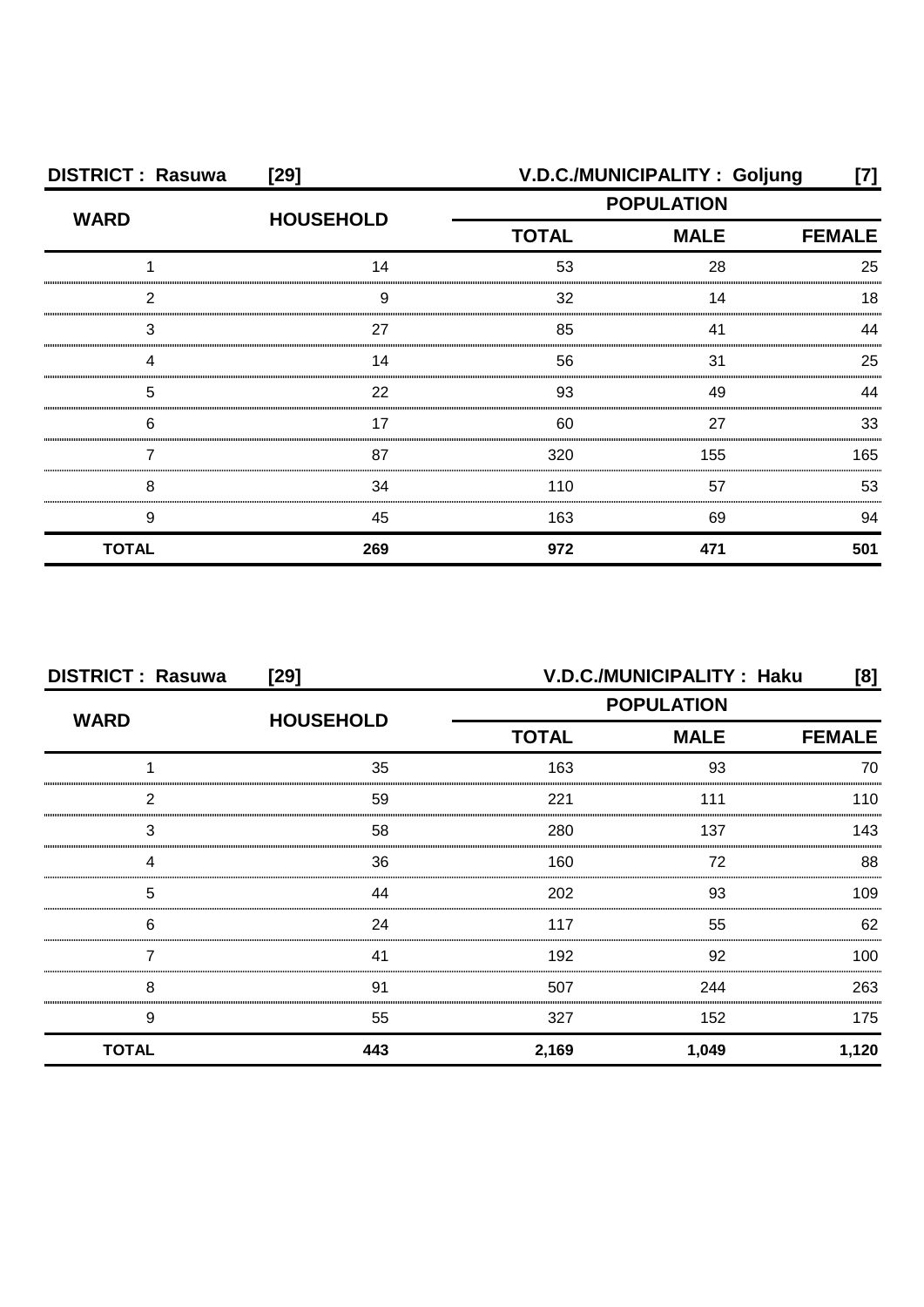| <b>DISTRICT: Rasuwa</b> | $[29]$           | V.D.C./MUNICIPALITY: Dhaibung |             |               |
|-------------------------|------------------|-------------------------------|-------------|---------------|
| <b>WARD</b>             | <b>HOUSEHOLD</b> | <b>POPULATION</b>             |             |               |
|                         |                  | <b>TOTAL</b>                  | <b>MALE</b> | <b>FEMALE</b> |
|                         | 95               | 421                           | 194         | 227           |
| 2                       | 118              | 524                           | 255         | 269           |
| 3                       | 60               | 291                           | 143         | 148           |
|                         | 89               | 426                           | 186         | 240           |
| 5                       | 186              | 743                           | 366         | 377           |
| 6                       | 79               | 378                           | 179         | 199           |
|                         | 163              | 701                           | 347         | 354           |
| 8                       | 107              | 497                           | 238         | 259           |
| 9                       | 212              | 947                           | 460         | 487           |
| <b>TOTAL</b>            | 1,109            | 4,928                         | 2,368       | 2,560         |

| <b>DISTRICT: Rasuwa</b> | [29]             |              | V.D.C./MUNICIPALITY : Laharepouwa | [10]          |
|-------------------------|------------------|--------------|-----------------------------------|---------------|
| <b>WARD</b>             |                  |              | <b>POPULATION</b>                 |               |
|                         | <b>HOUSEHOLD</b> | <b>TOTAL</b> | <b>MALE</b>                       | <b>FEMALE</b> |
|                         | 203              | 798          | 362                               | 436           |
| っ                       | 110              | 456          | 207                               | 249           |
| 3                       | 104              | 479          | 224                               | 255           |
|                         | 125              | 559          | 258                               | 301           |
| 5                       | 110              | 473          | 215                               | 258           |
| 6                       | 98               | 422          | 201                               | 221           |
|                         | 81               | 338          | 154                               | 184           |
| 8                       | 149              | 643          | 288                               | 355           |
| 9                       | 73               | 354          | 159                               | 195           |
| <b>TOTAL</b>            | 1,053            | 4,522        | 2,068                             | 2,454         |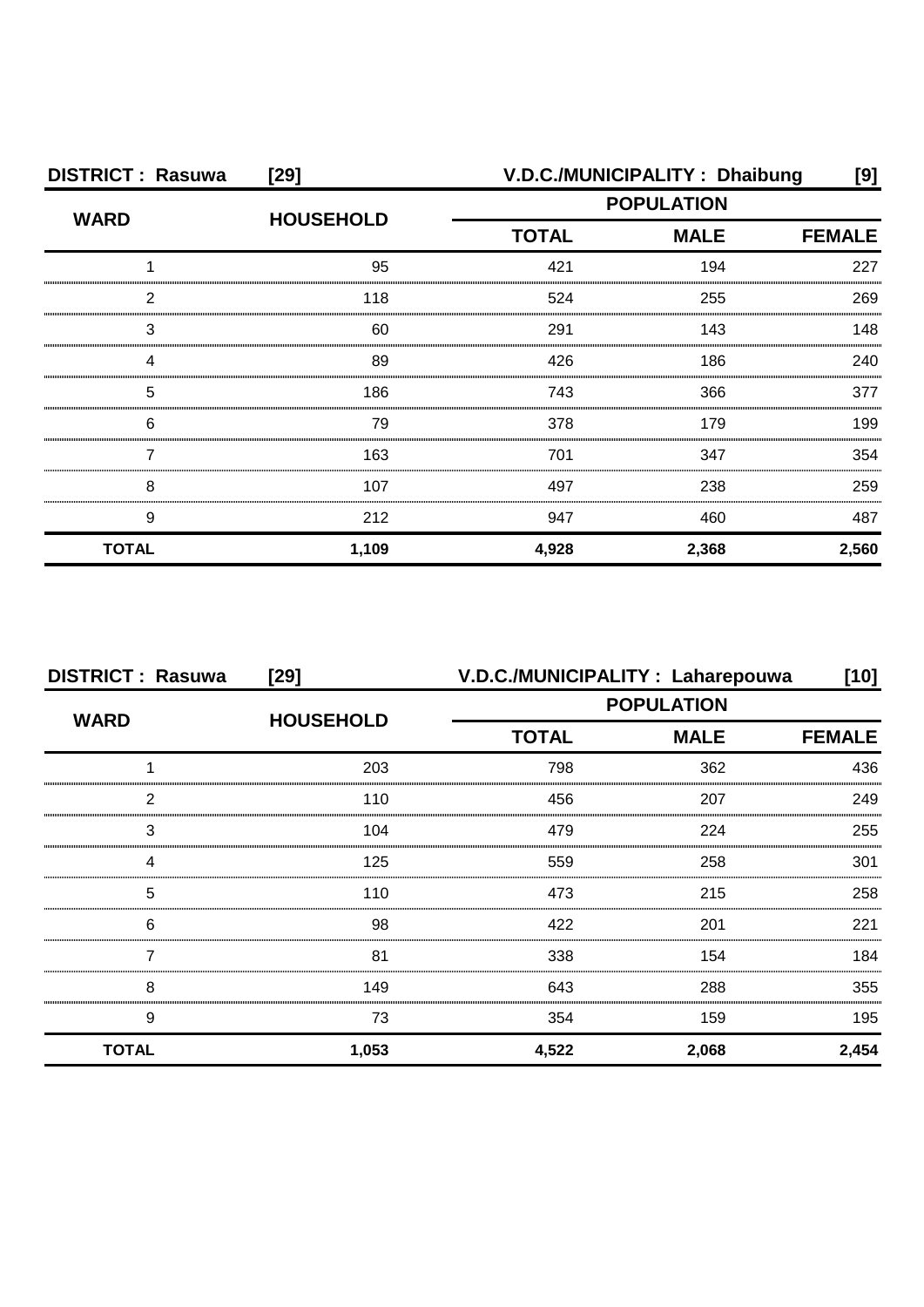| <b>DISTRICT: Rasuwa</b> | $[29]$           |                   | V.D.C./MUNICIPALITY : Langtang | [11]          |
|-------------------------|------------------|-------------------|--------------------------------|---------------|
| <b>WARD</b>             | <b>HOUSEHOLD</b> | <b>POPULATION</b> |                                |               |
|                         |                  | <b>TOTAL</b>      | <b>MALE</b>                    | <b>FEMALE</b> |
|                         | 30               | 74                | 33                             | 41            |
| ◠                       | 10               | 27                | 15                             |               |
| 3                       | 10               | 37                |                                | 20            |
|                         | 9                | 37                | 20                             |               |
| 5                       | 12               | 29                | 12                             | 17            |
| 6                       | 13               | 32                | 15                             | 17            |
|                         | 37               | 106               | 43                             | 63            |
| 8                       | 5                | 10                | 6                              |               |
| 9                       | 26               | 63                | 31                             | 32            |
| <b>TOTAL</b>            | 152              | 415               | 192                            | 223           |

| <b>DISTRICT: Rasuwa</b> | $[29]$           | V.D.C./MUNICIPALITY : Ramche<br>[12] |             |               |
|-------------------------|------------------|--------------------------------------|-------------|---------------|
|                         |                  | <b>POPULATION</b>                    |             |               |
| <b>WARD</b>             | <b>HOUSEHOLD</b> | <b>TOTAL</b>                         | <b>MALE</b> | <b>FEMALE</b> |
|                         | 12               | 85                                   | 44          | 41            |
| 2                       | 44               | 207                                  | 94          | 113           |
| 3                       | 78               | 344                                  | 156         | 188           |
|                         | 71               | 317                                  | 164         | 153           |
| 5                       | 55               | 266                                  | 128         | 138           |
| 6                       | 49               | 241                                  | 117         | 124           |
|                         | 32               | 136                                  | 61          | 75            |
| 8                       | 82               | 359                                  | 167         | 192           |
| 9                       | 66               | 313                                  | 161         | 152           |
| <b>TOTAL</b>            | 489              | 2,268                                | 1,092       | 1,176         |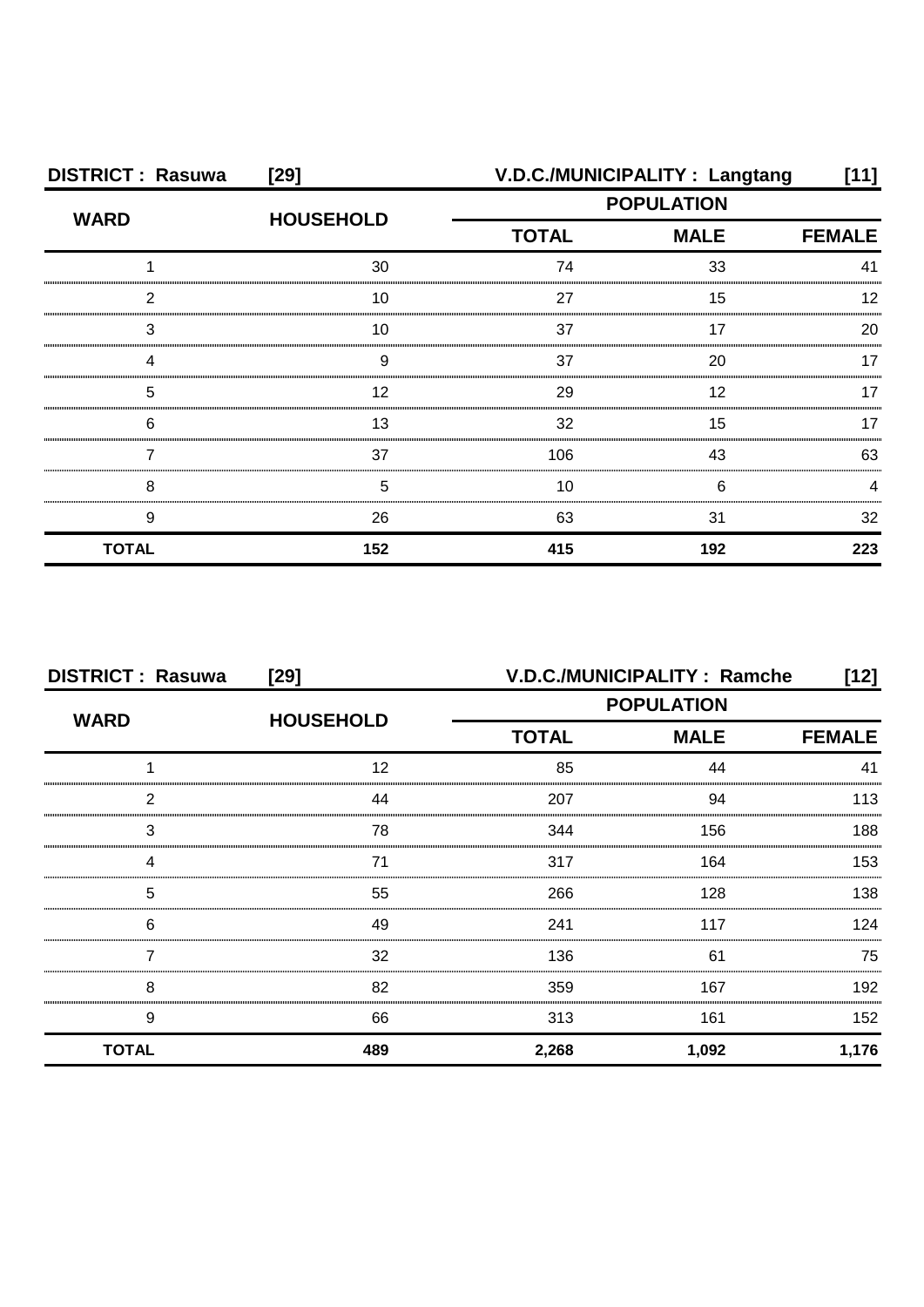| <b>DISTRICT: Rasuwa</b> | $[29]$           | V.D.C./MUNICIPALITY: Saramthali |             |               |
|-------------------------|------------------|---------------------------------|-------------|---------------|
| <b>WARD</b>             | <b>HOUSEHOLD</b> | <b>POPULATION</b>               |             |               |
|                         |                  | <b>TOTAL</b>                    | <b>MALE</b> | <b>FEMALE</b> |
|                         | 85               | 376                             | 179         | 197           |
| 2                       | 63               | 298                             | 138         | 160           |
| З                       | 76               | 365                             | 167         | 198           |
|                         | 64               | 335                             | 147         | 188           |
| 5                       | 115              | 616                             | 274         | 342           |
| 6                       | 113              | 594                             | 265         | 329           |
|                         | 73               | 320                             | 152         | 168           |
| 8                       | 121              | 572                             | 276         | 296           |
| 9                       | 111              | 516                             | 257         | 259           |
| <b>TOTAL</b>            | 821              | 3,992                           | 1,855       | 2,137         |

| <b>DISTRICT: Rasuwa</b> | [29]             |                   | V.D.C./MUNICIPALITY: Syafru | [14]          |
|-------------------------|------------------|-------------------|-----------------------------|---------------|
| <b>WARD</b>             | <b>HOUSEHOLD</b> | <b>POPULATION</b> |                             |               |
|                         |                  | <b>TOTAL</b>      | <b>MALE</b>                 | <b>FEMALE</b> |
|                         | 30               | 115               | 64                          | 51            |
| 2                       | 25               | 68                | 33                          | 35            |
| 3                       | 73               | 262               | 139                         | 123           |
|                         | 50               | 197               | 105                         | 92            |
| 5                       | 58               | 257               | 121                         | 136           |
| 6                       | 28               | 131               | 76                          | 55            |
|                         | 36               | 135               | 64                          | 71            |
| 8                       | 17               | 59                | 29                          | 30            |
| 9                       | 304              | 1,047             | 541                         | 506           |
| <b>TOTAL</b>            | 621              | 2,271             | 1,172                       | 1,099         |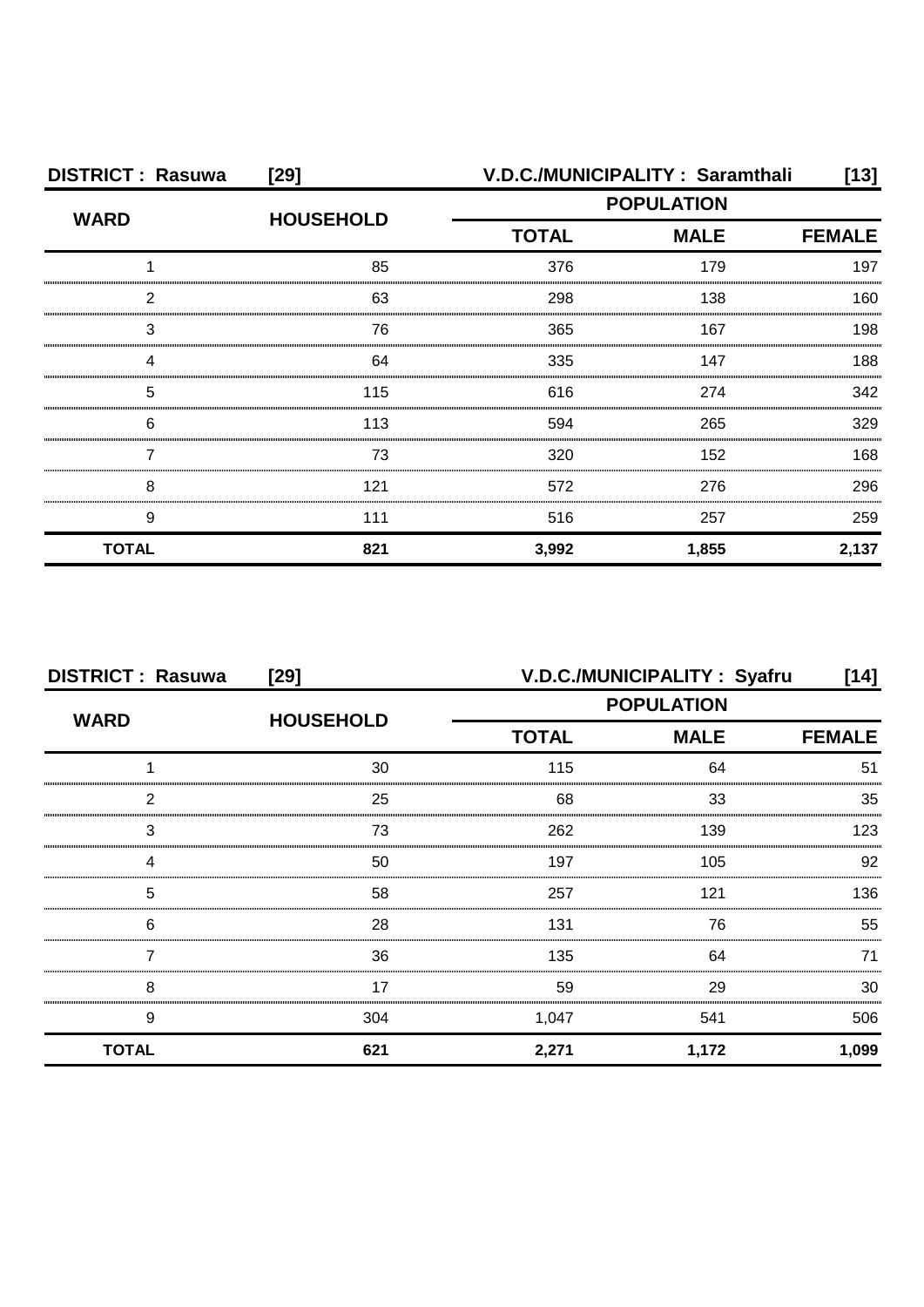| <b>DISTRICT: Rasuwa</b> | $[29]$           |                   | V.D.C./MUNICIPALITY: Thulogoun | [15]          |
|-------------------------|------------------|-------------------|--------------------------------|---------------|
| <b>WARD</b>             | <b>HOUSEHOLD</b> | <b>POPULATION</b> |                                |               |
|                         |                  | <b>TOTAL</b>      | <b>MALE</b>                    | <b>FEMALE</b> |
|                         | 40               | 181               | 76                             | 105           |
| ◠                       | 25               | 109               | 51                             | 58            |
| З                       | 19               | 90                | 46                             | ΔΔ            |
|                         | 29               | 110               | 53                             | 57            |
| 5                       | 32               | 141               | 70                             | 71            |
| 6                       | 37               | 148               | 68                             | 80            |
|                         | 21               | 88                | 39                             | 49            |
| 8                       | 55               | 211               | 107                            | 104           |
| 9                       | 59               | 278               | 126                            | 152           |
| <b>TOTAL</b>            | 317              | 1,356             | 636                            | 720           |

| <b>DISTRICT: Rasuwa</b> | [29]             |                   | V.D.C./MUNICIPALITY: Thuman | [16]          |
|-------------------------|------------------|-------------------|-----------------------------|---------------|
| <b>WARD</b>             | <b>HOUSEHOLD</b> | <b>POPULATION</b> |                             |               |
|                         |                  | <b>TOTAL</b>      | <b>MALE</b>                 | <b>FEMALE</b> |
|                         | 36               | 83                | 40                          | 43            |
| 2                       | 17               | 55                | 25                          | 30            |
| 3                       | 27               | 84                | 37                          | 47            |
|                         | 13               | 44                | 25                          | 19            |
| 5                       | 15               | 47                | 25                          | 22            |
| 6                       | 26               | 86                | 41                          | 45            |
|                         | 26               | 96                | 45                          | 51            |
| 8                       | 49               | 240               | 129                         | 111           |
| 9                       | 30               | 133               | 66                          | 67            |
| <b>TOTAL</b>            | 239              | 868               | 433                         | 435           |